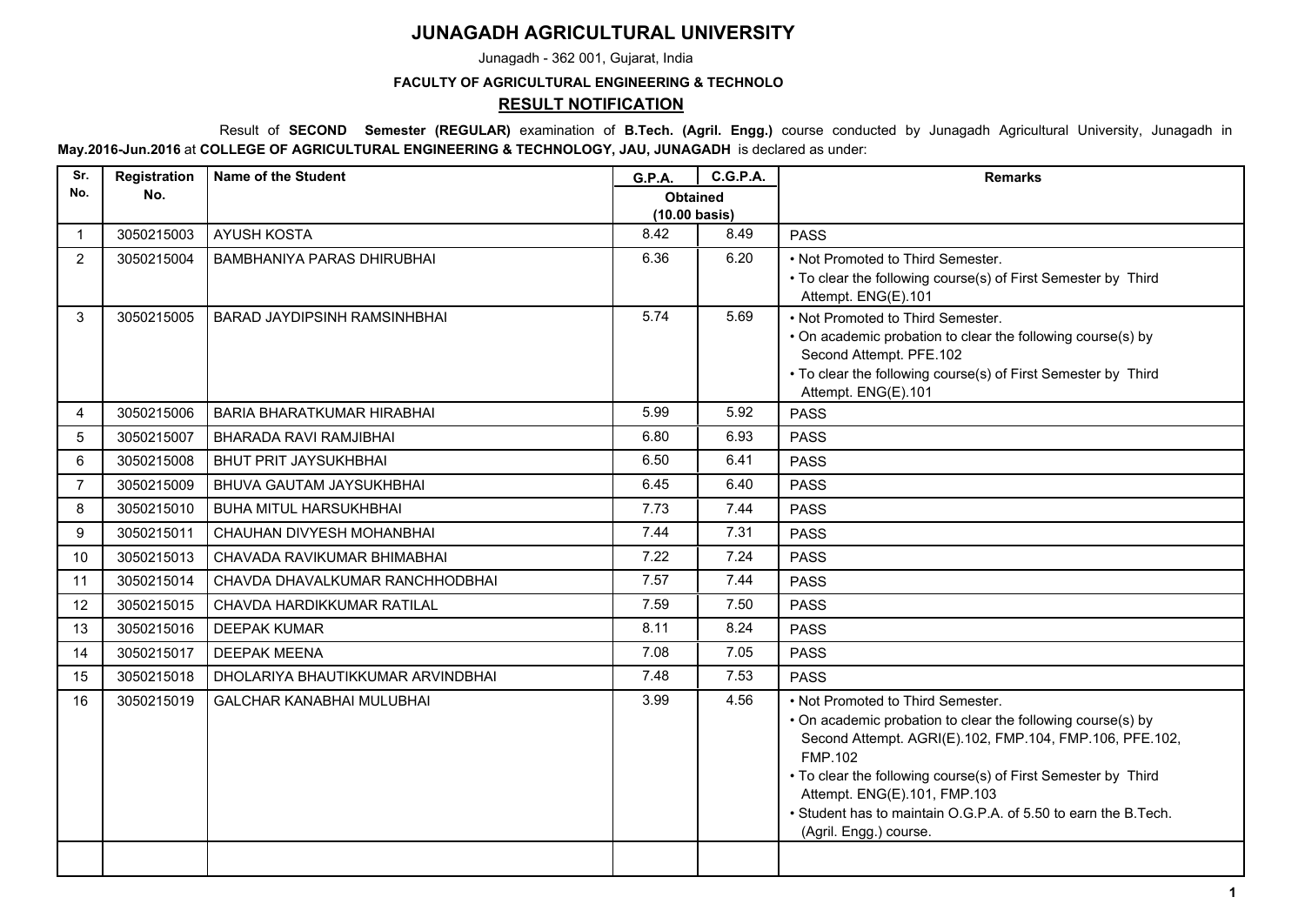| No.<br>No.<br><b>Obtained</b><br>$(10.00 \text{ basis})$<br>5.55<br>5.67<br>17<br>3050215020<br><b>GALCHAR VIJAY GHELABHAI</b><br>• Promoted to Third Semester.<br>• On academic probation to clear the following course(s) by<br>Second Attempt. MATHS(E).102<br>6.57<br>6.94<br>3050215021<br><b>PASS</b><br><b>GEVARIYA BRIJESH MOHANBHAI</b><br>18<br>7.79<br>7.78<br>19<br>3050215022<br><b>GHOSIYA SHRADDHA MULUBHAI</b><br><b>PASS</b><br>5.85<br>5.61<br>20<br>3050215023<br>HADIYA PRAVIN KUMAR MANUBHAI<br>• Not Promoted to Third Semester.<br>• On academic probation to clear the following course(s) by<br>Second Attempt. AGRI(E).102, FMP.102<br>• To clear the following course(s) of First Semester by Third<br>Attempt. ENG(E).101<br>6.95<br>3050215024<br>6.98<br>21<br>HANSPARA PARTH PARSOTAMBHAI<br><b>PASS</b><br>7.70<br>8.00<br>3050215025<br><b>PASS</b><br>22<br><b>HARSH KUMAR</b><br>6.30<br>6.62<br>23<br>3050215026<br>HELAIYA JIGNESHKUMAR DINESHBHAI<br><b>PASS</b><br>9.28<br>9.33<br>3050215027<br><b>ISHMEET KAUR</b><br>24<br><b>PASS</b><br>7.66<br>7.66<br>25<br>3050215028<br><b>JAMOD CHETAN HARJIBHAI</b><br><b>PASS</b><br>8.01<br>8.22<br>3050215030<br><b>JOSHI MEET ANILKUMAR</b><br><b>PASS</b><br>26<br>7.41<br>7.49<br>27<br>3050215031<br>KACHHADIYA DARSHANKUMAR PRAFULBHAI<br><b>PASS</b><br>6.32<br>6.11<br>3050215032<br>KAGATHARA PARAGKUMAR NAGJIBHAI<br><b>PASS</b><br>28<br>5.94<br>6.16<br>29<br>3050215033<br>KAKADIYA DHAVALKUMAR HIMMATBHAI<br>• Promoted to Third Semester.<br>• On academic probation to clear the following course(s) by<br>Second Attempt. FMP.106<br>6.90<br>6.63<br>3050215034<br>30<br>KALARIYA KISHANKUMAR MUKESHBHAI<br><b>PASS</b><br>3050215035<br>8.28<br>8.15<br>31<br>KALOLA DEEP MANSUKHBHAI<br><b>PASS</b><br>7.70<br>7.60<br>32<br>3050215036<br>KANAZARIYA HARIKRUSHNA RAMESHBHAI<br><b>PASS</b><br>7.77<br>7.52<br>3050215037<br><b>PASS</b><br>33<br>KANZARIYA MEHULKUMAR LAKHAMANBHAI<br>3050215038<br>6.17<br>6.36<br>34<br>KAPADIYA NIKUNJ KESHUBHAI<br><b>PASS</b><br>4.67<br>3050215039<br>4.11<br>35<br>KARETHA CHIRAG ASHOKBHAI<br>• Not Promoted to Third Semester.<br>• On academic probation to clear the following course(s) by<br>Second Attempt. FMP.104, FMP.106, MATHS(E).102, PFE.102,<br>FMP.102<br>• To clear the following course(s) of First Semester by Third<br>Attempt. ENG(E).101, FMP.103<br>• Student has to maintain O.G.P.A. of 5.50 to earn the B.Tech.<br>(Agril. Engg.) course.<br>5.77<br>3050215041<br>6.21<br>36<br>KATHIRIYA NIRAV SANJAYBHAI<br>• Promoted to Third Semester.<br>• On academic probation to clear the following course(s) by | Sr. | Registration | <b>Name of the Student</b> | G.P.A. | <b>C.G.P.A.</b> | <b>Remarks</b>          |
|--------------------------------------------------------------------------------------------------------------------------------------------------------------------------------------------------------------------------------------------------------------------------------------------------------------------------------------------------------------------------------------------------------------------------------------------------------------------------------------------------------------------------------------------------------------------------------------------------------------------------------------------------------------------------------------------------------------------------------------------------------------------------------------------------------------------------------------------------------------------------------------------------------------------------------------------------------------------------------------------------------------------------------------------------------------------------------------------------------------------------------------------------------------------------------------------------------------------------------------------------------------------------------------------------------------------------------------------------------------------------------------------------------------------------------------------------------------------------------------------------------------------------------------------------------------------------------------------------------------------------------------------------------------------------------------------------------------------------------------------------------------------------------------------------------------------------------------------------------------------------------------------------------------------------------------------------------------------------------------------------------------------------------------------------------------------------------------------------------------------------------------------------------------------------------------------------------------------------------------------------------------------------------------------------------------------------------------------------------------------------------------------------------------------------------------------------------------------------------------------------------------------------------------------------------------------------------------------------------------------------------------------------------------------------------------|-----|--------------|----------------------------|--------|-----------------|-------------------------|
|                                                                                                                                                                                                                                                                                                                                                                                                                                                                                                                                                                                                                                                                                                                                                                                                                                                                                                                                                                                                                                                                                                                                                                                                                                                                                                                                                                                                                                                                                                                                                                                                                                                                                                                                                                                                                                                                                                                                                                                                                                                                                                                                                                                                                                                                                                                                                                                                                                                                                                                                                                                                                                                                                      |     |              |                            |        |                 |                         |
|                                                                                                                                                                                                                                                                                                                                                                                                                                                                                                                                                                                                                                                                                                                                                                                                                                                                                                                                                                                                                                                                                                                                                                                                                                                                                                                                                                                                                                                                                                                                                                                                                                                                                                                                                                                                                                                                                                                                                                                                                                                                                                                                                                                                                                                                                                                                                                                                                                                                                                                                                                                                                                                                                      |     |              |                            |        |                 |                         |
|                                                                                                                                                                                                                                                                                                                                                                                                                                                                                                                                                                                                                                                                                                                                                                                                                                                                                                                                                                                                                                                                                                                                                                                                                                                                                                                                                                                                                                                                                                                                                                                                                                                                                                                                                                                                                                                                                                                                                                                                                                                                                                                                                                                                                                                                                                                                                                                                                                                                                                                                                                                                                                                                                      |     |              |                            |        |                 |                         |
|                                                                                                                                                                                                                                                                                                                                                                                                                                                                                                                                                                                                                                                                                                                                                                                                                                                                                                                                                                                                                                                                                                                                                                                                                                                                                                                                                                                                                                                                                                                                                                                                                                                                                                                                                                                                                                                                                                                                                                                                                                                                                                                                                                                                                                                                                                                                                                                                                                                                                                                                                                                                                                                                                      |     |              |                            |        |                 |                         |
|                                                                                                                                                                                                                                                                                                                                                                                                                                                                                                                                                                                                                                                                                                                                                                                                                                                                                                                                                                                                                                                                                                                                                                                                                                                                                                                                                                                                                                                                                                                                                                                                                                                                                                                                                                                                                                                                                                                                                                                                                                                                                                                                                                                                                                                                                                                                                                                                                                                                                                                                                                                                                                                                                      |     |              |                            |        |                 |                         |
|                                                                                                                                                                                                                                                                                                                                                                                                                                                                                                                                                                                                                                                                                                                                                                                                                                                                                                                                                                                                                                                                                                                                                                                                                                                                                                                                                                                                                                                                                                                                                                                                                                                                                                                                                                                                                                                                                                                                                                                                                                                                                                                                                                                                                                                                                                                                                                                                                                                                                                                                                                                                                                                                                      |     |              |                            |        |                 |                         |
|                                                                                                                                                                                                                                                                                                                                                                                                                                                                                                                                                                                                                                                                                                                                                                                                                                                                                                                                                                                                                                                                                                                                                                                                                                                                                                                                                                                                                                                                                                                                                                                                                                                                                                                                                                                                                                                                                                                                                                                                                                                                                                                                                                                                                                                                                                                                                                                                                                                                                                                                                                                                                                                                                      |     |              |                            |        |                 |                         |
|                                                                                                                                                                                                                                                                                                                                                                                                                                                                                                                                                                                                                                                                                                                                                                                                                                                                                                                                                                                                                                                                                                                                                                                                                                                                                                                                                                                                                                                                                                                                                                                                                                                                                                                                                                                                                                                                                                                                                                                                                                                                                                                                                                                                                                                                                                                                                                                                                                                                                                                                                                                                                                                                                      |     |              |                            |        |                 |                         |
|                                                                                                                                                                                                                                                                                                                                                                                                                                                                                                                                                                                                                                                                                                                                                                                                                                                                                                                                                                                                                                                                                                                                                                                                                                                                                                                                                                                                                                                                                                                                                                                                                                                                                                                                                                                                                                                                                                                                                                                                                                                                                                                                                                                                                                                                                                                                                                                                                                                                                                                                                                                                                                                                                      |     |              |                            |        |                 |                         |
|                                                                                                                                                                                                                                                                                                                                                                                                                                                                                                                                                                                                                                                                                                                                                                                                                                                                                                                                                                                                                                                                                                                                                                                                                                                                                                                                                                                                                                                                                                                                                                                                                                                                                                                                                                                                                                                                                                                                                                                                                                                                                                                                                                                                                                                                                                                                                                                                                                                                                                                                                                                                                                                                                      |     |              |                            |        |                 |                         |
|                                                                                                                                                                                                                                                                                                                                                                                                                                                                                                                                                                                                                                                                                                                                                                                                                                                                                                                                                                                                                                                                                                                                                                                                                                                                                                                                                                                                                                                                                                                                                                                                                                                                                                                                                                                                                                                                                                                                                                                                                                                                                                                                                                                                                                                                                                                                                                                                                                                                                                                                                                                                                                                                                      |     |              |                            |        |                 |                         |
|                                                                                                                                                                                                                                                                                                                                                                                                                                                                                                                                                                                                                                                                                                                                                                                                                                                                                                                                                                                                                                                                                                                                                                                                                                                                                                                                                                                                                                                                                                                                                                                                                                                                                                                                                                                                                                                                                                                                                                                                                                                                                                                                                                                                                                                                                                                                                                                                                                                                                                                                                                                                                                                                                      |     |              |                            |        |                 |                         |
|                                                                                                                                                                                                                                                                                                                                                                                                                                                                                                                                                                                                                                                                                                                                                                                                                                                                                                                                                                                                                                                                                                                                                                                                                                                                                                                                                                                                                                                                                                                                                                                                                                                                                                                                                                                                                                                                                                                                                                                                                                                                                                                                                                                                                                                                                                                                                                                                                                                                                                                                                                                                                                                                                      |     |              |                            |        |                 |                         |
|                                                                                                                                                                                                                                                                                                                                                                                                                                                                                                                                                                                                                                                                                                                                                                                                                                                                                                                                                                                                                                                                                                                                                                                                                                                                                                                                                                                                                                                                                                                                                                                                                                                                                                                                                                                                                                                                                                                                                                                                                                                                                                                                                                                                                                                                                                                                                                                                                                                                                                                                                                                                                                                                                      |     |              |                            |        |                 |                         |
|                                                                                                                                                                                                                                                                                                                                                                                                                                                                                                                                                                                                                                                                                                                                                                                                                                                                                                                                                                                                                                                                                                                                                                                                                                                                                                                                                                                                                                                                                                                                                                                                                                                                                                                                                                                                                                                                                                                                                                                                                                                                                                                                                                                                                                                                                                                                                                                                                                                                                                                                                                                                                                                                                      |     |              |                            |        |                 |                         |
|                                                                                                                                                                                                                                                                                                                                                                                                                                                                                                                                                                                                                                                                                                                                                                                                                                                                                                                                                                                                                                                                                                                                                                                                                                                                                                                                                                                                                                                                                                                                                                                                                                                                                                                                                                                                                                                                                                                                                                                                                                                                                                                                                                                                                                                                                                                                                                                                                                                                                                                                                                                                                                                                                      |     |              |                            |        |                 |                         |
|                                                                                                                                                                                                                                                                                                                                                                                                                                                                                                                                                                                                                                                                                                                                                                                                                                                                                                                                                                                                                                                                                                                                                                                                                                                                                                                                                                                                                                                                                                                                                                                                                                                                                                                                                                                                                                                                                                                                                                                                                                                                                                                                                                                                                                                                                                                                                                                                                                                                                                                                                                                                                                                                                      |     |              |                            |        |                 |                         |
|                                                                                                                                                                                                                                                                                                                                                                                                                                                                                                                                                                                                                                                                                                                                                                                                                                                                                                                                                                                                                                                                                                                                                                                                                                                                                                                                                                                                                                                                                                                                                                                                                                                                                                                                                                                                                                                                                                                                                                                                                                                                                                                                                                                                                                                                                                                                                                                                                                                                                                                                                                                                                                                                                      |     |              |                            |        |                 |                         |
|                                                                                                                                                                                                                                                                                                                                                                                                                                                                                                                                                                                                                                                                                                                                                                                                                                                                                                                                                                                                                                                                                                                                                                                                                                                                                                                                                                                                                                                                                                                                                                                                                                                                                                                                                                                                                                                                                                                                                                                                                                                                                                                                                                                                                                                                                                                                                                                                                                                                                                                                                                                                                                                                                      |     |              |                            |        |                 |                         |
|                                                                                                                                                                                                                                                                                                                                                                                                                                                                                                                                                                                                                                                                                                                                                                                                                                                                                                                                                                                                                                                                                                                                                                                                                                                                                                                                                                                                                                                                                                                                                                                                                                                                                                                                                                                                                                                                                                                                                                                                                                                                                                                                                                                                                                                                                                                                                                                                                                                                                                                                                                                                                                                                                      |     |              |                            |        |                 |                         |
|                                                                                                                                                                                                                                                                                                                                                                                                                                                                                                                                                                                                                                                                                                                                                                                                                                                                                                                                                                                                                                                                                                                                                                                                                                                                                                                                                                                                                                                                                                                                                                                                                                                                                                                                                                                                                                                                                                                                                                                                                                                                                                                                                                                                                                                                                                                                                                                                                                                                                                                                                                                                                                                                                      |     |              |                            |        |                 |                         |
|                                                                                                                                                                                                                                                                                                                                                                                                                                                                                                                                                                                                                                                                                                                                                                                                                                                                                                                                                                                                                                                                                                                                                                                                                                                                                                                                                                                                                                                                                                                                                                                                                                                                                                                                                                                                                                                                                                                                                                                                                                                                                                                                                                                                                                                                                                                                                                                                                                                                                                                                                                                                                                                                                      |     |              |                            |        |                 |                         |
|                                                                                                                                                                                                                                                                                                                                                                                                                                                                                                                                                                                                                                                                                                                                                                                                                                                                                                                                                                                                                                                                                                                                                                                                                                                                                                                                                                                                                                                                                                                                                                                                                                                                                                                                                                                                                                                                                                                                                                                                                                                                                                                                                                                                                                                                                                                                                                                                                                                                                                                                                                                                                                                                                      |     |              |                            |        |                 |                         |
|                                                                                                                                                                                                                                                                                                                                                                                                                                                                                                                                                                                                                                                                                                                                                                                                                                                                                                                                                                                                                                                                                                                                                                                                                                                                                                                                                                                                                                                                                                                                                                                                                                                                                                                                                                                                                                                                                                                                                                                                                                                                                                                                                                                                                                                                                                                                                                                                                                                                                                                                                                                                                                                                                      |     |              |                            |        |                 |                         |
|                                                                                                                                                                                                                                                                                                                                                                                                                                                                                                                                                                                                                                                                                                                                                                                                                                                                                                                                                                                                                                                                                                                                                                                                                                                                                                                                                                                                                                                                                                                                                                                                                                                                                                                                                                                                                                                                                                                                                                                                                                                                                                                                                                                                                                                                                                                                                                                                                                                                                                                                                                                                                                                                                      |     |              |                            |        |                 |                         |
|                                                                                                                                                                                                                                                                                                                                                                                                                                                                                                                                                                                                                                                                                                                                                                                                                                                                                                                                                                                                                                                                                                                                                                                                                                                                                                                                                                                                                                                                                                                                                                                                                                                                                                                                                                                                                                                                                                                                                                                                                                                                                                                                                                                                                                                                                                                                                                                                                                                                                                                                                                                                                                                                                      |     |              |                            |        |                 |                         |
|                                                                                                                                                                                                                                                                                                                                                                                                                                                                                                                                                                                                                                                                                                                                                                                                                                                                                                                                                                                                                                                                                                                                                                                                                                                                                                                                                                                                                                                                                                                                                                                                                                                                                                                                                                                                                                                                                                                                                                                                                                                                                                                                                                                                                                                                                                                                                                                                                                                                                                                                                                                                                                                                                      |     |              |                            |        |                 |                         |
|                                                                                                                                                                                                                                                                                                                                                                                                                                                                                                                                                                                                                                                                                                                                                                                                                                                                                                                                                                                                                                                                                                                                                                                                                                                                                                                                                                                                                                                                                                                                                                                                                                                                                                                                                                                                                                                                                                                                                                                                                                                                                                                                                                                                                                                                                                                                                                                                                                                                                                                                                                                                                                                                                      |     |              |                            |        |                 |                         |
|                                                                                                                                                                                                                                                                                                                                                                                                                                                                                                                                                                                                                                                                                                                                                                                                                                                                                                                                                                                                                                                                                                                                                                                                                                                                                                                                                                                                                                                                                                                                                                                                                                                                                                                                                                                                                                                                                                                                                                                                                                                                                                                                                                                                                                                                                                                                                                                                                                                                                                                                                                                                                                                                                      |     |              |                            |        |                 |                         |
|                                                                                                                                                                                                                                                                                                                                                                                                                                                                                                                                                                                                                                                                                                                                                                                                                                                                                                                                                                                                                                                                                                                                                                                                                                                                                                                                                                                                                                                                                                                                                                                                                                                                                                                                                                                                                                                                                                                                                                                                                                                                                                                                                                                                                                                                                                                                                                                                                                                                                                                                                                                                                                                                                      |     |              |                            |        |                 |                         |
|                                                                                                                                                                                                                                                                                                                                                                                                                                                                                                                                                                                                                                                                                                                                                                                                                                                                                                                                                                                                                                                                                                                                                                                                                                                                                                                                                                                                                                                                                                                                                                                                                                                                                                                                                                                                                                                                                                                                                                                                                                                                                                                                                                                                                                                                                                                                                                                                                                                                                                                                                                                                                                                                                      |     |              |                            |        |                 |                         |
|                                                                                                                                                                                                                                                                                                                                                                                                                                                                                                                                                                                                                                                                                                                                                                                                                                                                                                                                                                                                                                                                                                                                                                                                                                                                                                                                                                                                                                                                                                                                                                                                                                                                                                                                                                                                                                                                                                                                                                                                                                                                                                                                                                                                                                                                                                                                                                                                                                                                                                                                                                                                                                                                                      |     |              |                            |        |                 |                         |
|                                                                                                                                                                                                                                                                                                                                                                                                                                                                                                                                                                                                                                                                                                                                                                                                                                                                                                                                                                                                                                                                                                                                                                                                                                                                                                                                                                                                                                                                                                                                                                                                                                                                                                                                                                                                                                                                                                                                                                                                                                                                                                                                                                                                                                                                                                                                                                                                                                                                                                                                                                                                                                                                                      |     |              |                            |        |                 |                         |
|                                                                                                                                                                                                                                                                                                                                                                                                                                                                                                                                                                                                                                                                                                                                                                                                                                                                                                                                                                                                                                                                                                                                                                                                                                                                                                                                                                                                                                                                                                                                                                                                                                                                                                                                                                                                                                                                                                                                                                                                                                                                                                                                                                                                                                                                                                                                                                                                                                                                                                                                                                                                                                                                                      |     |              |                            |        |                 |                         |
|                                                                                                                                                                                                                                                                                                                                                                                                                                                                                                                                                                                                                                                                                                                                                                                                                                                                                                                                                                                                                                                                                                                                                                                                                                                                                                                                                                                                                                                                                                                                                                                                                                                                                                                                                                                                                                                                                                                                                                                                                                                                                                                                                                                                                                                                                                                                                                                                                                                                                                                                                                                                                                                                                      |     |              |                            |        |                 | Second Attempt. FMP.106 |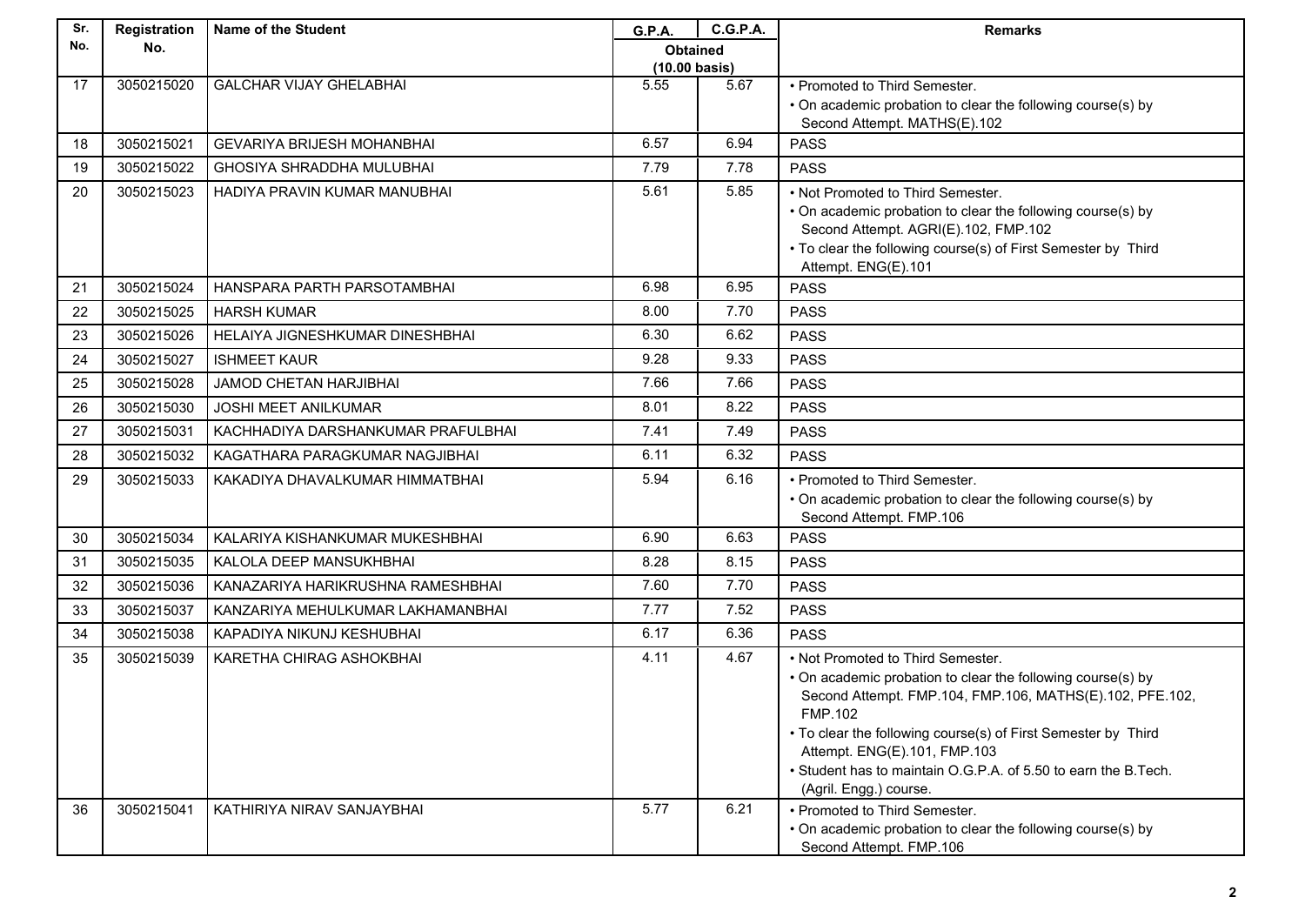| Sr. | Registration | <b>Name of the Student</b>       | G.P.A.                  | <b>C.G.P.A.</b> | <b>Remarks</b>                                                                                  |
|-----|--------------|----------------------------------|-------------------------|-----------------|-------------------------------------------------------------------------------------------------|
| No. | No.          |                                  | <b>Obtained</b>         |                 |                                                                                                 |
|     |              |                                  | $(10.00 \text{ basis})$ |                 |                                                                                                 |
| 37  | 3050215042   | KAVAR SAVAN DHIRAJLAL            | 7.31                    | 7.27            | <b>PASS</b>                                                                                     |
| 38  | 3050215043   | KHAMBHALA SHAILESH PARBATBHAI    | 5.80                    | 6.15            | • Promoted to Third Semester.                                                                   |
|     |              |                                  |                         |                 | • On academic probation to clear the following course(s) by<br>Second Attempt. MATHS(E).102     |
| 39  | 3050215044   | KHER DIVYABEN RANMALBHAI         | 6.85                    | 6.76            | <b>PASS</b>                                                                                     |
| 40  | 3050215046   | KORAT ANKITKUMAR RATILAL         | 7.63                    | 7.72            | <b>PASS</b>                                                                                     |
| 41  | 3050215047   | KOTHADIYA UDAYKUMAR VALLABHBHAI  | 6.65                    | 6.86            | <b>PASS</b>                                                                                     |
| 42  | 3050215048   | KOYANI BHAVINKUMAR HARSUKHBHAI   | 6.47                    | 6.57            | <b>PASS</b>                                                                                     |
| 43  | 3050215049   | LAKUM NIPULKUMAR PRAGAJIBHAI     | 7.58                    | 7.68            | <b>PASS</b>                                                                                     |
| 44  | 3050215050   | LALKIYA HARDIK PRAVINBHAI        | 6.17                    | 6.13            | <b>PASS</b>                                                                                     |
| 45  | 3050215051   | <b>LIMANI BIPIN AMBALAL</b>      | 7.50                    | 7.63            | <b>PASS</b>                                                                                     |
| 46  | 3050215052   | LORIYA JATINKUMAR NAVNEETBHAI    | 6.47                    | 6.60            | <b>PASS</b>                                                                                     |
| 47  | 3050215053   | MANVAR VIKASKUMAR CHETANBHAI     | 7.27                    | 7.18            | <b>PASS</b>                                                                                     |
| 48  | 3050215054   | MAVANI PRADIPKUMAR HARASUKHBHAI  | 5.35                    | 5.74            | • Promoted to Third Semester.                                                                   |
|     |              |                                  |                         |                 | • On academic probation to clear the following course(s) by                                     |
|     |              |                                  |                         |                 | Second Attempt. AGRI(E).102, FMP.106, FMP.102                                                   |
| 49  | 3050215055   | NANDANIYA JAYDIPKUMAR VEJABHAI   | 6.84                    | 6.53            | <b>PASS</b>                                                                                     |
| 50  | 3050215056   | NANDOLA KAUSHIKKUMAR VALJIBHAI   | 6.86                    | 6.92            | <b>PASS</b>                                                                                     |
| 51  | 3050215057   | NASIT HARDIKKUMAR LAKHAMANBHAI   | 5.19                    | 5.78            | • Promoted to Third Semester.                                                                   |
|     |              |                                  |                         |                 | • On academic probation to clear the following course(s) by<br>Second Attempt. FMP.104, FMP.106 |
| 52  | 3050215058   | NEBHNANI VIKAS MANOHARBHAI       | 8.46                    | 8.50            | <b>PASS</b>                                                                                     |
| 53  | 3050215059   | <b>NIRAJ NAHAR</b>               | 7.22                    | 7.13            | <b>PASS</b>                                                                                     |
| 54  | 3050215060   | PADARIYA JAYKUMAR DHIRAJLAL      | 6.93                    | 6.92            | <b>PASS</b>                                                                                     |
| 55  | 3050215061   | PADSHALA HIREN GOVINDBHAI        | 6.65                    | 6.77            | <b>PASS</b>                                                                                     |
| 56  | 3050215062   | PANSURIYA KETAN KACHARABHAI      | 7.77                    | 7.77            | <b>PASS</b>                                                                                     |
| 57  | 3050215063   | PARMAR HIRENKUMAR BHARATBHAI     | 6.60                    | 6.58            | <b>PASS</b>                                                                                     |
| 58  | 3050215064   | PATEL JAY PRAVINBHAI             | 6.34                    | 6.63            | <b>PASS</b>                                                                                     |
| 59  | 3050215065   | PITHIYA VARSHABEN HARDAS         | 7.75                    | 7.58            | <b>PASS</b>                                                                                     |
| 60  | 3050215066   | PRASHANT KUMAR                   | 7.85                    | 7.80            | <b>PASS</b>                                                                                     |
| 61  | 3050215067   | RAJESH YADAV                     | 8.33                    | 8.23            | <b>PASS</b>                                                                                     |
| 62  | 3050215068   | RAJPUT PRADIPSINHJI BHARATSINHJI | 7.99                    | 8.23            | <b>PASS</b>                                                                                     |
| 63  | 3050215069   | RAKSHIT NILESHKUMAR VASOYA       | 8.61                    | 8.76            | <b>PASS</b>                                                                                     |
| 64  | 3050215070   | RAMANI NIKUNJ BHAGVANBHAI        | 7.00                    | 6.85            | <b>PASS</b>                                                                                     |
| 65  | 3050215071   | RAMANI VIVEK DINESHBHAI          | 6.99                    | 7.16            | <b>PASS</b>                                                                                     |